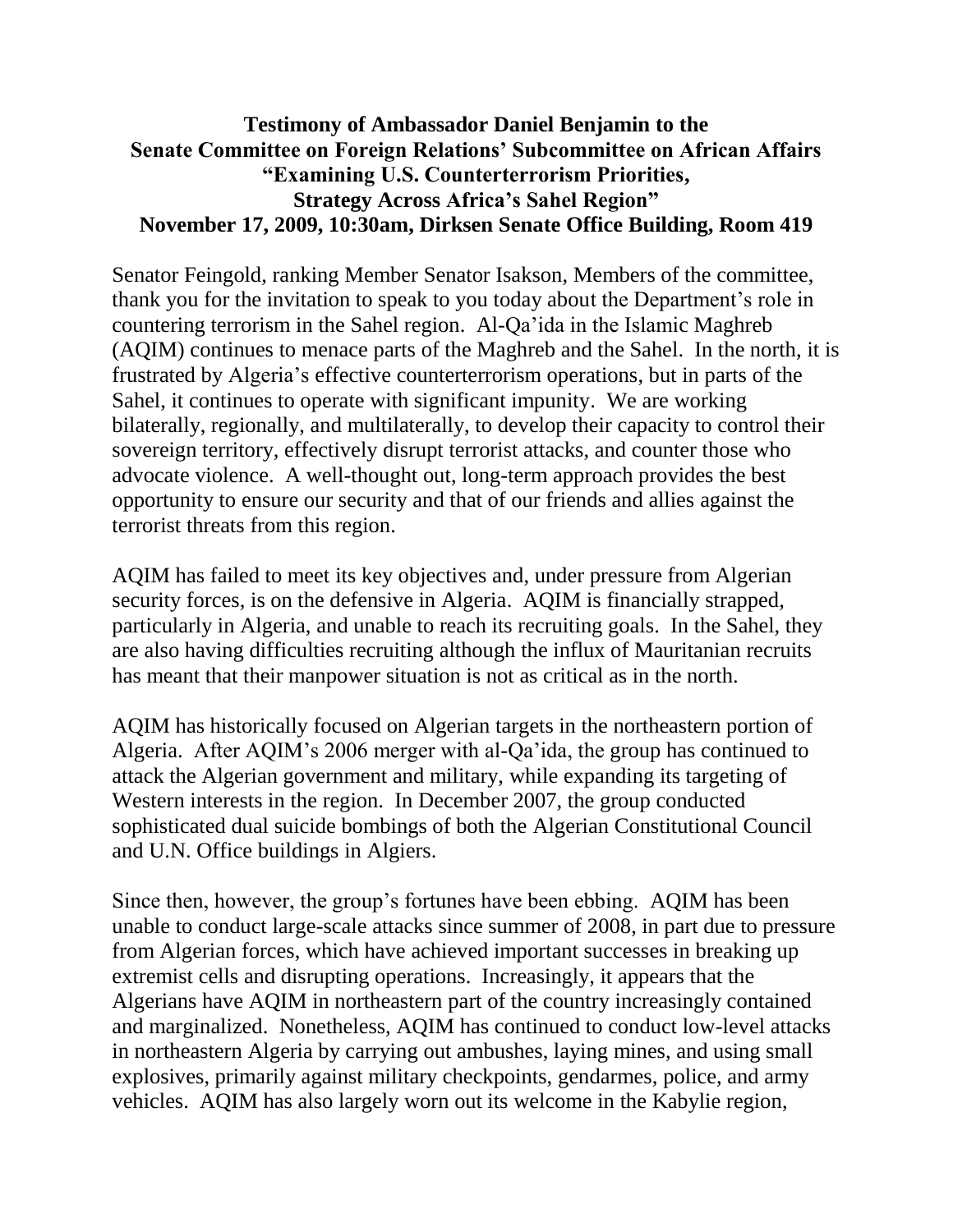where residents have become increasingly resentful of the group's presence. Although AQIM has never conducted attacks on U.S. diplomatic targets in Algeria, U.S. and Western business interests, particularly those linked to oil companies have been targeted in the past, and remain at risk.

One of the central questions about AQIM has long been whether it would be able to establish itself in Europe and carry out attacks there. There is no question but that we need to take this possibility very seriously, especially in light of past attacks carried out by predecessors to AQIM such as Armed Islamic Group (GIA) in France. Some of our closest counterterrorism partners in Europe have identified this possibility of infiltration as one of their foremost concerns. That said, we view the near-term likelihood of such an expansion of operations as less likely than it was just a few years ago. This, in large measure, is because of the pressure on the group in Algeria.

In the Sahel, the picture is different. AQIM maintains two separate groups of fighters in Northern Mali, and has recently increased attacks and kidnappings, including against Western targets. They rely to a considerable extent on hostagetaking for ransom while carrying out murders, and low-level attacks to garner media attention. In the last two years, AQIM in the Sahel has stepped up the pace: kidnapped two Austrian tourists along the Tunis-Algerian border in early 2008, two Canadian diplomats in Niger in December 2008, and four European tourists near the Mali/Niger border in January 2009. One of the Europeans, a British hostage, was subsequently murdered by AQIM.

AQIM has also increased other kinds of attacks in the Sahel, although their capabilities still compare poorly with earlier AQIM operations in Algeria. This year, AQIM killed a Malian official in northern Mali, killed an American NGO worker in neighboring Mauritania, and attempted a suicide bombing outside the French Embassy in Mauritania. In 2007, AQIM fighters killed four French tourists in Mauritania. AQIM in the recent past has attacked Mauritania and Malian security units with some success as well, killing 12 Mauritanian soldiers and beheading them in one instance and annihilating a Malian unit searching for AQIM elements after the murder of the British citizen.

Despite the uptick in violence, hostage-taking, and murder of individual Western citizens, we believe that these operations reveal some AQIM weaknesses. AQIM has failed to conduct attacks or operations in Morocco, Tunisia, or Libya. The Muslim population in the Sahel and Maghreb, as a whole, still rejects AQIM's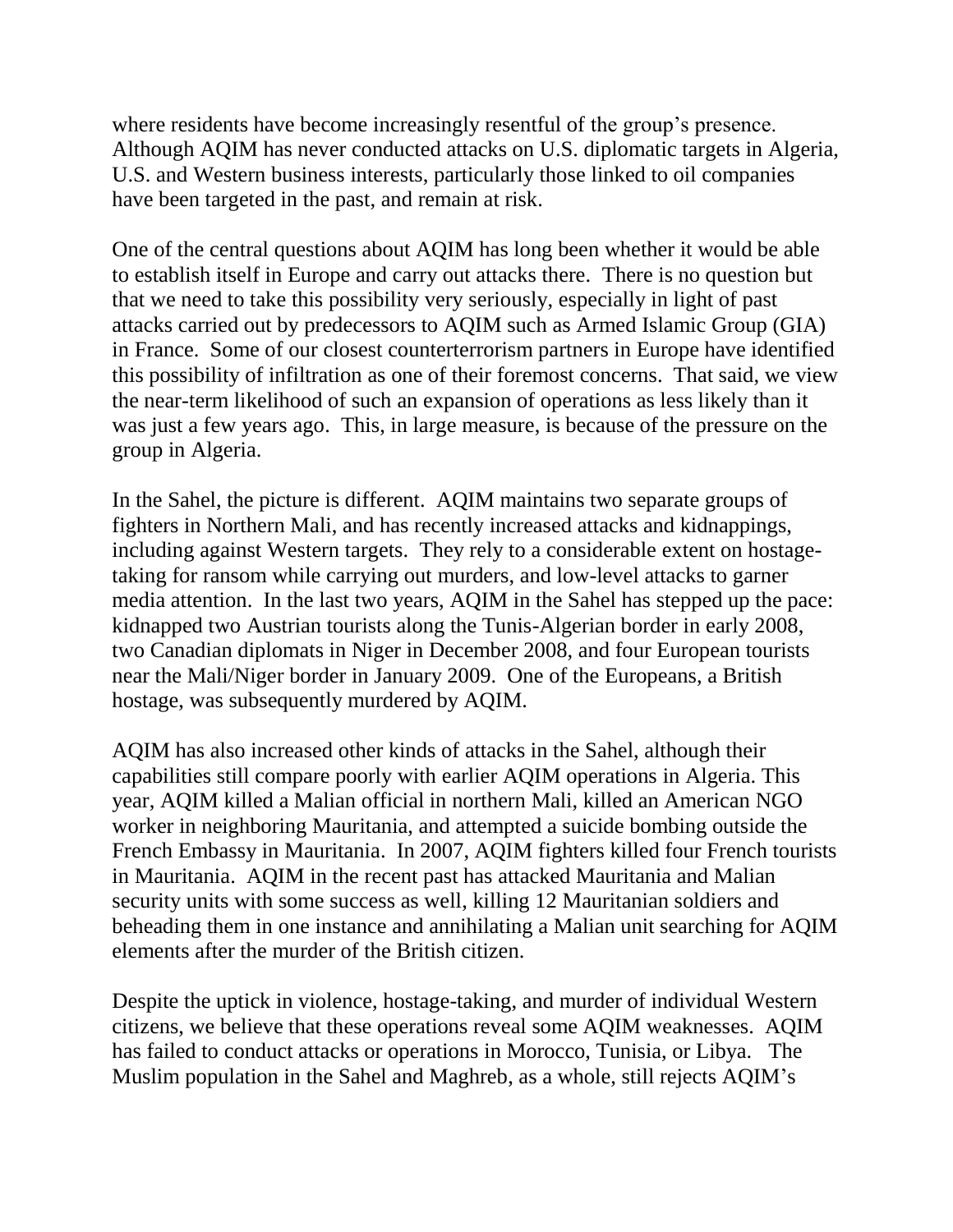extremism. There are exceptions, however, such as the increase in AQIM recruitment of Mauritanians, which is troubling.

In the future, we view AQIM as posing a persistent threat to western individuals in the Sahel, including our embassies and diplomats, as well as tourists, businesspeople, and humanitarian workers. I would like to emphasize, however, that AQIM represents less of a threat to stability in its region than do al-Qa'ida in the Federally Administered Territories in Pakistan or al-Qa'ida in the Arabian Peninsula in Yemen. The group cannot seriously threaten governments or regional stability, nor is it poised to gain significant support among the region's population. AQIM cannot drive a wedge between the U.S. and its partners; it also cannot ignite an ethnic-based civil war as al-Qa'ida in Iraq nearly did.

If we play our cards right, we can further contain and marginalize AQIM's threat to U.S. interests, and the investments required are reasonable.

We are striving to build countries' capacity through long-term programs such as the Trans-Sahara Counterterrorism Partnership (TSCTP). We are also working closely with other key international partners to ensure that our collective efforts in the region are well-targeted, well-coordinated, and effective.

The Trans-Sahara Counterterrorism Partnership (TSCTP) is a multi-year, multiagency commitment designed to support partner efforts in the Sahel and the Maghreb to constrain and ultimately eliminate the ability of terrorist organizations to exploit the region. The program supports partner efforts to: build long-term capacity to defeat terrorist organizations and facilitation networks; disrupt efforts to recruit, train, and provision terrorists and extremists; counter efforts to establish safe havens for terrorist organizations; disrupt foreign fighter networks that may attempt to operate outside the region; address underlying causes of radicalization; and increase the capacity of moderate leaders to positively influence vulnerable populations. It also supports efforts to increase regional and sub-regional cooperation and interoperability, in such areas as communication and intelligence sharing.

Our quiet but solid support for their counterterrorism efforts has emboldened our partners in the region to stand up to extremism. We have been "leading from the side," if you will. These partners have shown the will to take on terrorists in the past. In 2003, for example, Mali, Niger, and Chad worked together to track down and arrest the extremist leader al-Para, who was infamous for taking 32 European hostages for ransom. In 2005, Algeria, Mauritania, and Mali conducted relatively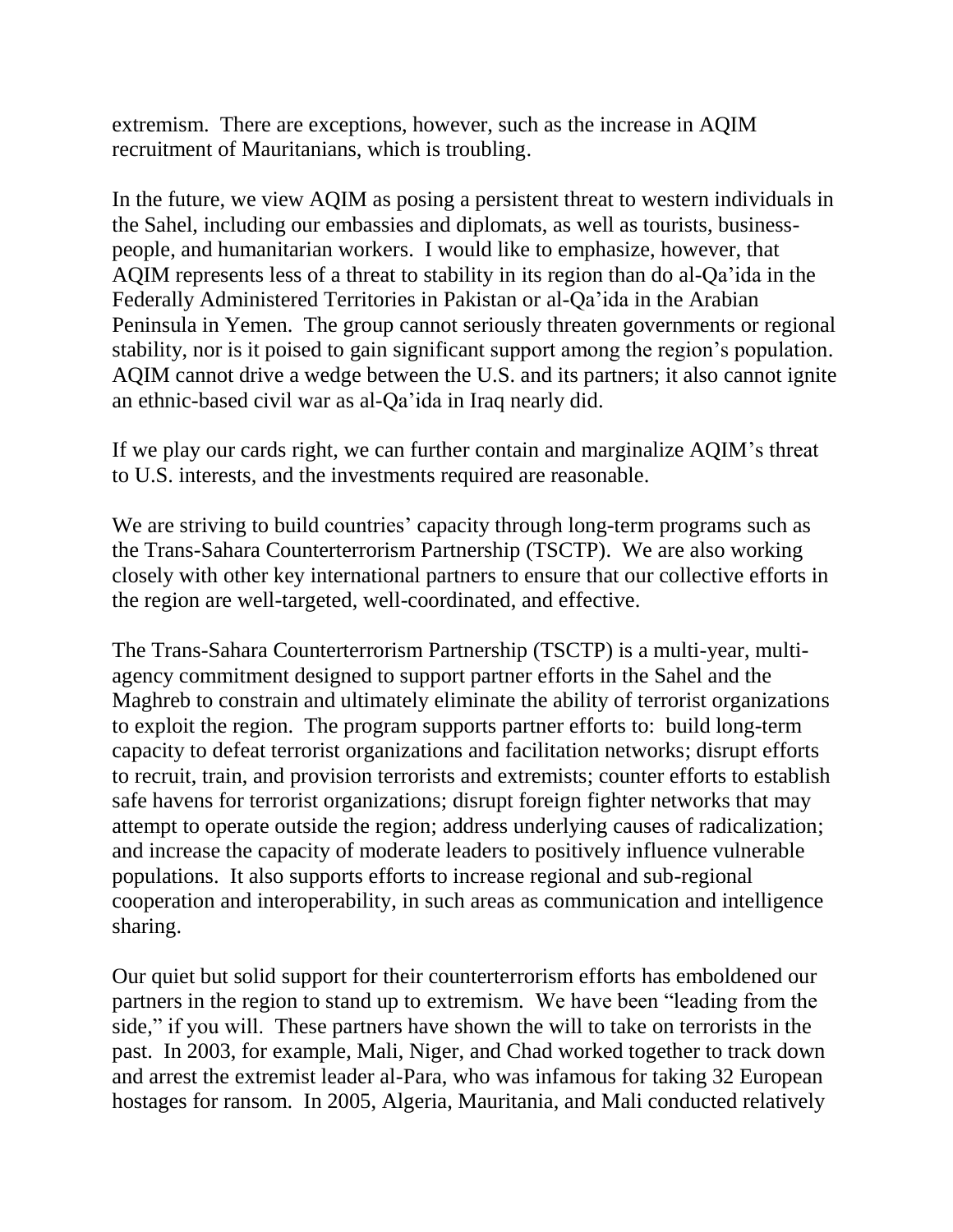successful joint combat operations against the Salafist Group for Call and Combat (GSPC), the precursor group to AQIM, in northwestern Mali. The U.S. supported these operations from the background by providing information and logistics support. Our capacity building assistance has enabled Niger and Chad to take on anti-regime rebels successfully. Our support to military and law enforcement capacity building has led to stronger control of borders and remote spaces, and that continues to improve. Our programs for countering violent extremism – such as radio programming, messaging from moderate leaders, prison reform, and university linkages, such as connecting U.S. universities to the Algerian university in Constantine – have bolstered the region's traditionally moderate inclinations.

We believe that our relatively modest efforts in the region are paying off and are therefore worthy of continuation. A steady, long term commitment to building effective security in the region will benefit the United States by enabling others to take the lead in stopping terrorists in their own countries – before they reach our borders. These countries have made it clear that they do not want the United States to take a more direct or visible operational role, but welcome assistance from the United States and other third-party countries.

The good news is that Algeria has been relatively successful against AQIM in northeastern Algeria. Despite its political turmoil, Mauritania has retained a strong interest in working with the U.S. on counterterrorism issues. Malian government efforts, including a brief period of stepped up military operations in mid-2009, have also helped to disrupt AQIM operations in the Sahel. We hope that our recent deliveries of trucks, communications gear, and non-lethal logistical supplies will reinforce an effort that suffered from physical/logistic incapacity issues. We are particularly pleased that our regional partners are working together to weaken AQIM, motivated in part by AQIM's most recent atrocities. In August, Algeria hosted a conference for high level Defense Ministry representatives from Mali, Niger, Mauritania, and Algeria to coordinate anti-AQIM efforts. Mali plans to host a follow-up regional Heads of State Summit before the end of the year. That the region will to take on AQIM is clear; we should make clear our commitment to enable them to succeed. We remain troubled by the extra-constitutional actions taken by President Tandja in Niger to stay in power and we have halted our assistance to that country for the time being.

We are also working with our European partners, whom we met with in Paris last month on this issue specifically, to coordinate assistance offered to our partners in the Sahel and Maghreb. At the Paris meeting, which included Stephane Gompertz and Olivier Chambard from the French Ministry of Foreign Affairs and Charlotte